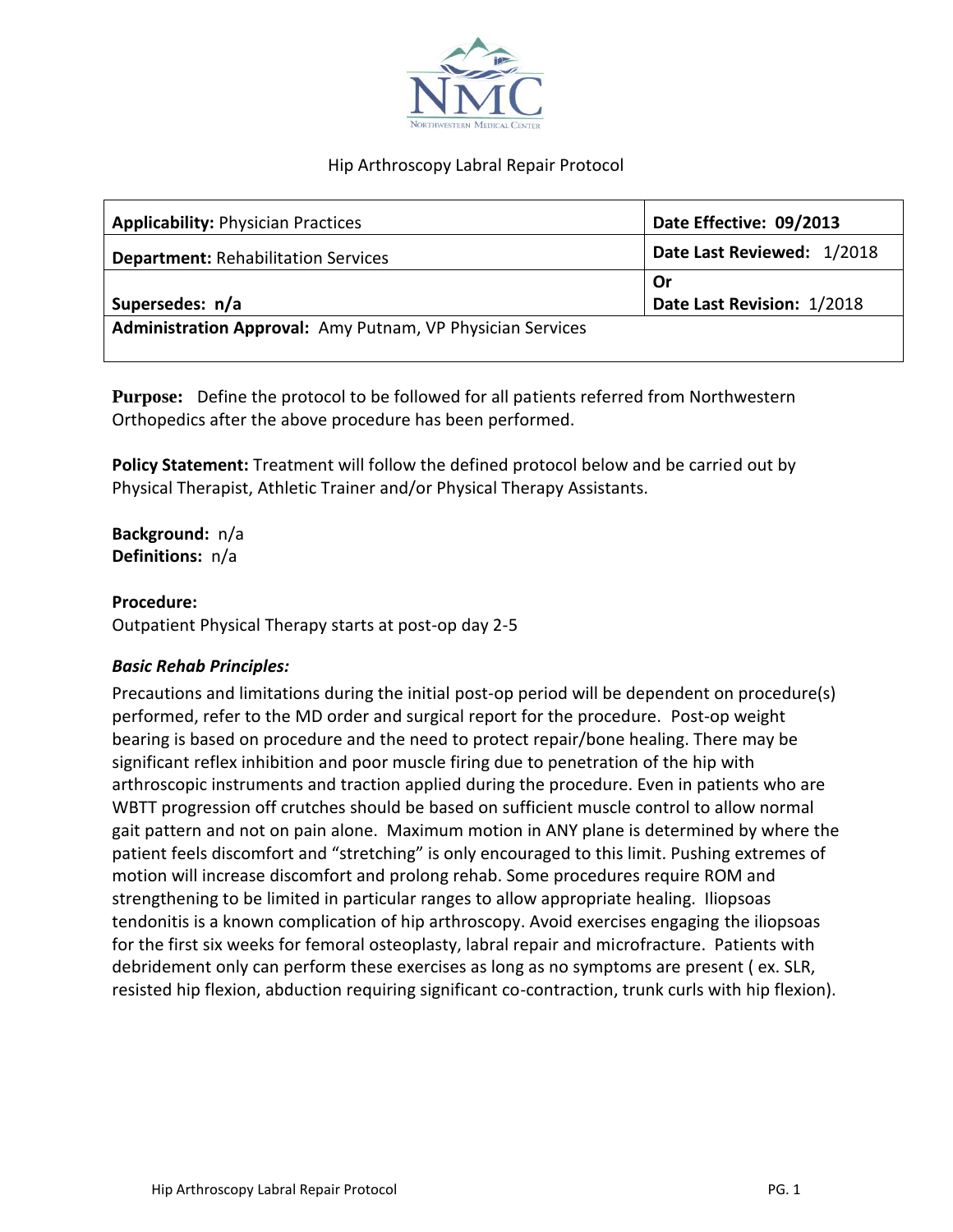

# *Post-Op Debridement without Chondroplasty, Osteoplasty or Microfracture:*

 *Gait:* WBAT with crutches-may advance off crutches if no pain and normal gait pattern *Dressing***:** Removed at first PT visit, cleansed and band-aids applied *Exercise Recommendations:* Avoid supine straight leg raise, trunk curls with hip flex, resisted hip flexion, hip extension beyond neutral, lunges where the hip in back extends past neutral and hip rotation under a load x 4 weeks or until no symptoms are present. Patient can perform the same exercises as before surgery once they can perform them without symptoms.

# *Labral Repair withChondroplasty, Osteoplasty or Microfracture:*

# **PHASE 1 (0 to 6 weeks)**

# *Goals:*

- 1. Decrease pain and joint effusion
- 2. Prevent muscle inhibition
- 3. PROTECT surgically repaired tissue/bony structures
- 4. Maintain static joint alignment
- 5. Increase awareness of joint protection
- 6. Independent, safe gait with assistive device and compliance with weight bearing status
- 7. Increase sitting tolerance

# *Precautions:*

- 1. Hip flexion < 90 degrees and minimize hip adduction/IR (avoid impingement position)
- 2. No resisted hip flexion x 6 weeks
- 3. No supine SLR or sidelying hip abduction x 6 weeks
- 4. ROM in painfree range only

*Dressing:* Removed at first PT visit post-op day 3, cleansed and band-aids applied *Gait:* TDWB x 6 weeks

Microfracture TDWB x 6 weeks and then PWB x 2 weeks

*Edema Control:*

Ice Kinesiotape as indicated ESTIM as indicated

*Suggested Exercises:*

Ankle pumps, quad sets and glut sets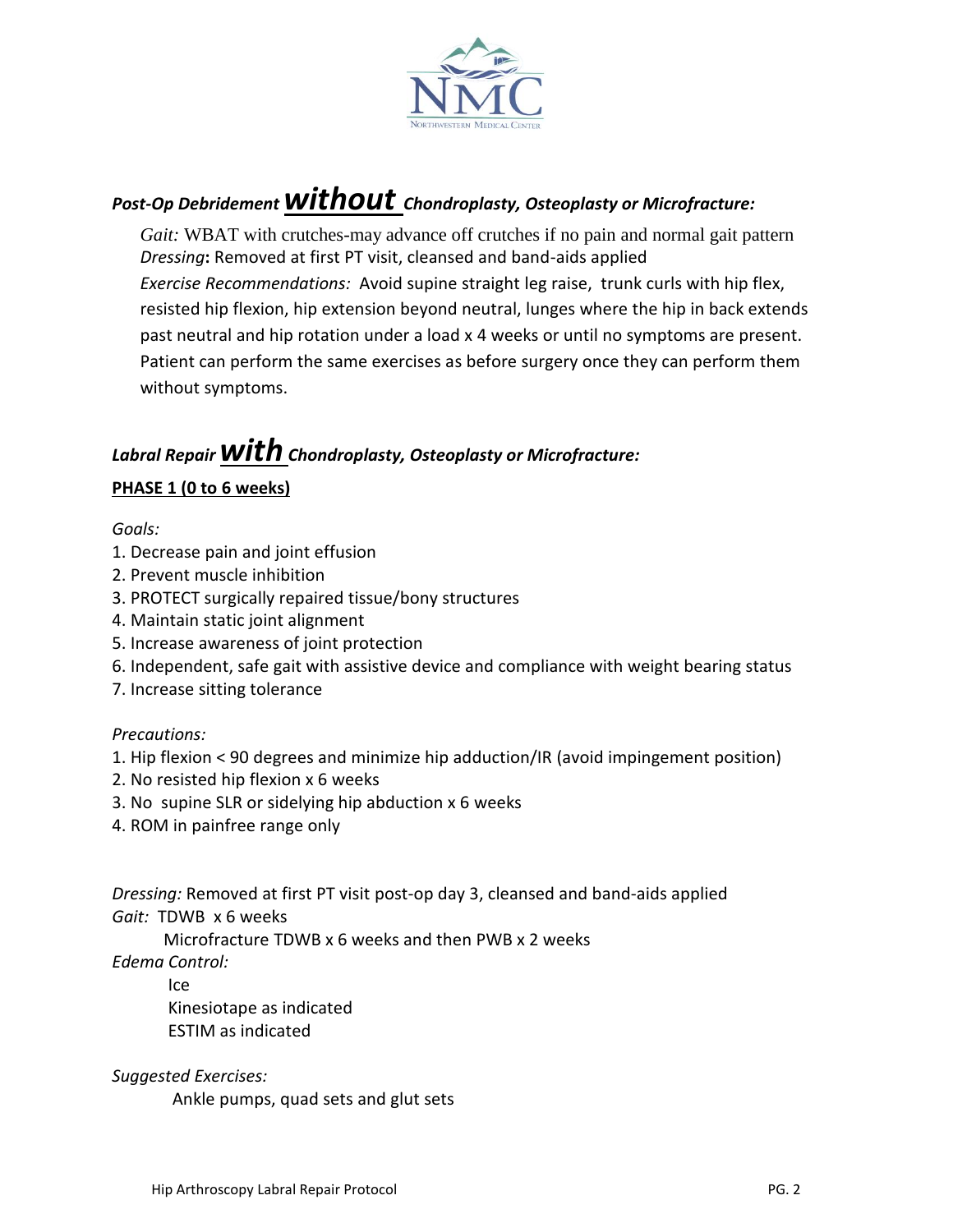

heel slides < 90 degrees of hip flexion supine hip abduction with knee extended and in slight ER gentle hip ER/IR with knee extended Prone lying to stretch psoas Isometrics for hip add, abduction, hamstring and transverse abdominis Sitting hip flexion allowed due to shorter lever arm- reclined trunk to keep hip flex< 90 Stationary bike at 2 weeks with no resistance, upright trunk and seat adjusted to keep hip flex< 90 degrees. No recumbent bike due to constant recruitment of hip flexors Progress to SLR, sidelying hip abduction/adduction and prone SLR at 6 weeks

# *Criteria to advance*

- 1. ROM > 75% of uninvolved
- 2. Sidelying hip abduction without substitution
- 3. Painfree SLR

# **PHASE 2 REHAB (post op 6 weeks if criteria met):**

*Goals:*

- 1. ROM to functional range
- 2. Strengthen hip and core
- 3. Gait painfree without device(6-8 weeks dependent on procedure)
- 4. Good leg control at low velocity of movement

*Precautions:*

Avoid excessive hip hyperextension with lunges, elliptical and treadmill.

 Avoid hip extension where hamstring contraction is > glut maximus which increases anterior joint reaction force.

#### *Gait:*

Progress to WBTT without device as protocol allows once pattern is good no pain Consider orthotics/superfeet if needed to improve biomechanical alignment

#### *Suggested Exercises:*

ROM/soft tissue flexibility exercises to tolerance Supine SLR, prone SLR, hip abd/add progress to weights as tolerated Theraband strengthening all directions (avoid excessive hip extension) Bridging with hip extension to neutral Sidelying clam shell (hip abd/ER) progressing to theraband Core strengthening Modified squats no > 45 degrees to avoid impingement Stationary bike with gradual resistance (upright posture, no recumbent or toe clips) Elliptical and Treadmill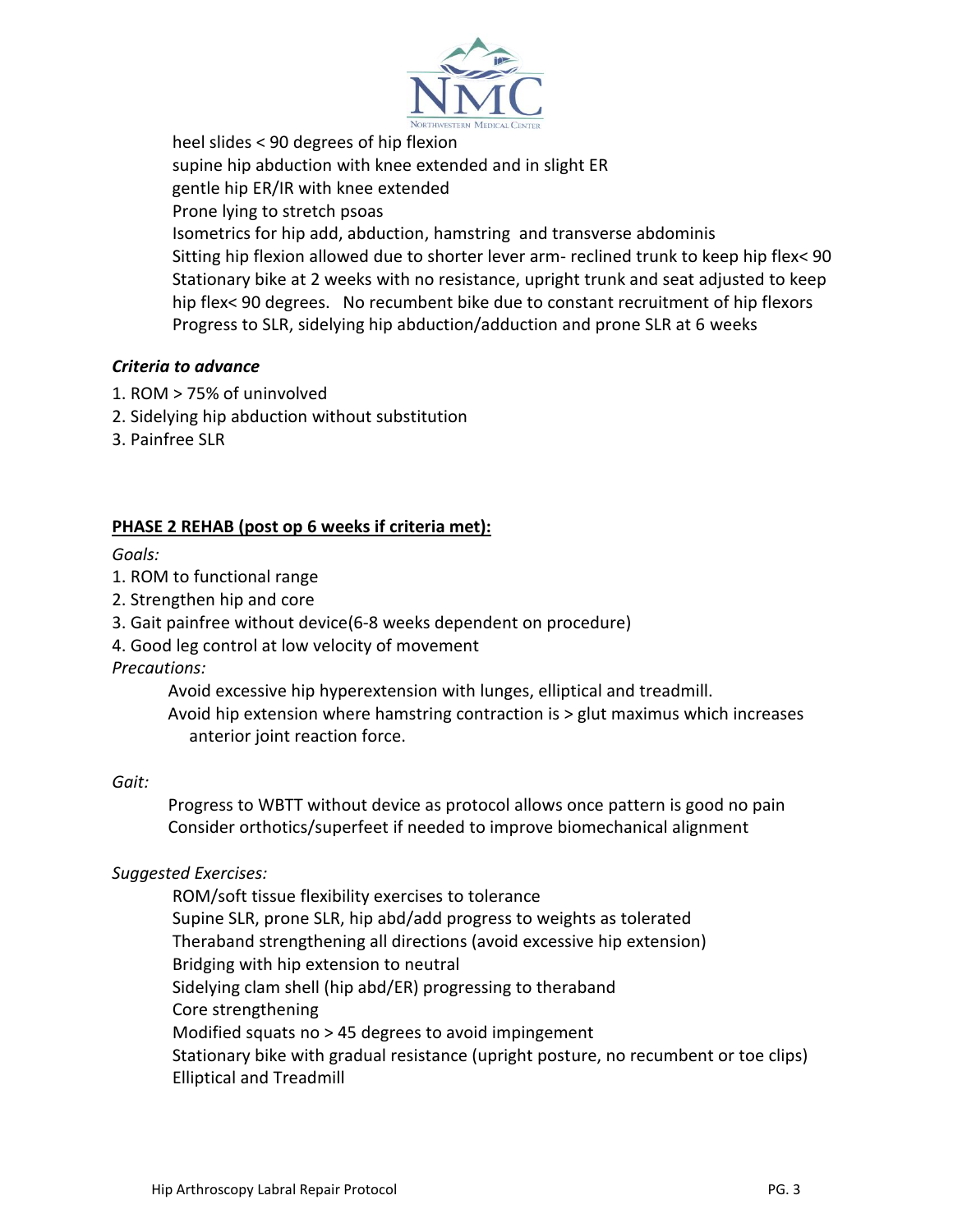

May swim with "bob" between knees to prevent hip flexion once wounds are healed May perform gentle flutter kick without "bob" at 6 weeks if no hip flexor pain

# *Patient Education:*

1. Motions and activities should not increase pain.

# **Criteria to advance from Phase 2 to Phase 3**

- 1. Normal gait pattern without Trendelenburg
- 2. Full anti-gravity AROM with good muscle control with minimal to no pain.
- 3. at least 8 weeks post-op

#### **PHASE 3 (begin when criteria met and at least 8 weeks post op)**

#### *Goals:*

Good hip and core strength Correction of faulty movement patterns Good control and no pain with work or sport specific simulated movements as appropriate

# *Suggested Exercises:*

Continue and progress strengthening from Phase 2 Avoid leg press and prone resisted hamstring curls x 12 weeks Balance and proprioceptive exercises

#### *Patient Education:*

1. Continued education to correct faulty postures and movement patterns especially knee and hip hyperextension in standing and excessive hip ER.

2. Work modifications as patient condition warrants.

3. Patient education re: continued joint pathology (chondral lesions, OA, dysplasia) and joint protection techniques

4. Begin discussion with patient and MD about modified fitness options if surgeon recommends patient not return to previous recreational/sport activities.

5. Motions and activities should not increase pain.

#### *Criteria to advance from Phase 3 to Phase 4 (weeks 12+)*

- 1. Full hip AROM without pain
- 2. Hip MMT 5/5 without pain
- 3. Good core strength
- 4. Normal gait on all surfaces
- 5. At least 12 weeks post-op